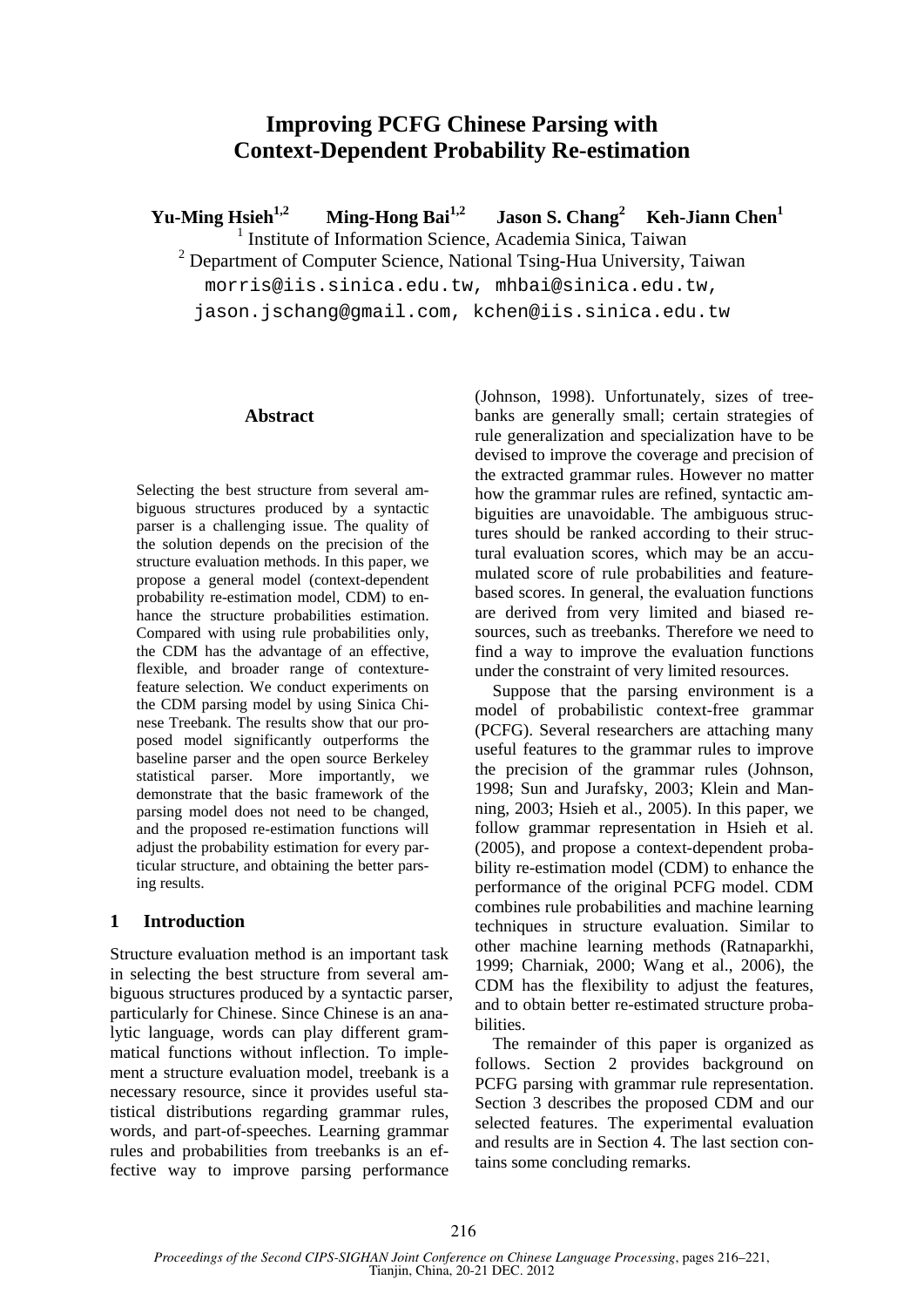### **2 Background**

#### **2.1 The baseline model, PCFG**

PCFG-based parsing, a probabilistic context-free grammar parsing model that trains rule probabilities from treebank, is frequently used for parsing syntactic structures. Its parsing process is formulated as follows:

Given a sentence (*S*), a combination of words (*W*) and parts-of-speech (*POS*) sequences,

$$
S = (W, POS) = (\langle w_1,...,w_m \rangle, \langle t_1,...,t_m \rangle),
$$

a PCFG parser tries to find possible tree structures (*T*) of *S*. The parser then selects the best tree  $(T_{best})$  according to the evaluation score of all possible trees:

$$
T_{best} = \underset{T}{\text{argmax}} Score(T, S)
$$

Under the PCFG model, we divide a tree structure *T* into a set of sub-trees; that is, a set of grammar rules applied in *T*. If there are *n* context free grammar rules in a tree *T*, then:

$$
Score(T, S) = \prod_{i=1}^{n} P(RHS_i | LHS_i)
$$

Where *LHS* denotes the left-hand side of the grammar rule (e.g., non-terminal); *RHS* denotes the right-hand side of the grammar rule. To satisfy the probabilistic constraint, the following restriction is placed on the PCFG model:

$$
\sum_{RHS \in R} P(RHS \mid LHS) = 1
$$

We adopt logarithmic parsing probabilities in decoding; therefore, the cumulative product of probabilities  $Score(T, S)$  can be replaced by accumulation of logarithmic probabilities in formula 1.

$$
Score(T, S) = \sum_{i=l\in T}^{n} \log(P(RHS_i | LHS_i))
$$
  
= 
$$
\sum_{i=l\in T}^{n} RP_i
$$
 (1)

where *RP<sub>i</sub>* represents the logarithmic probabilities of the *i*-th grammar rule in the tree *T*.

#### **2.2 F-PCFG - the feature-extended PCFG**

We adopt a linguistically-motivated grammar generalization method (Hsieh et al., 2005) to obtain a binarized grammar, called F-PCFG, from original CFG rules extracted from treebank. The binarized F-PCFG grammars are produced by grammar generalization and grammar specialization processes. The grammar binarization process may produce generalized grammars with better coverage. However, such grammars may degrade the representational precision. Therefore, a grammar specialization process is needed to improve precision of the generalized grammars under the constraint of without much sacrificing grammar coverage.

A method of embedding useful features in phrasal categories is adopted. In the following we use an example shown in Figure 1 to illustrate the grammar generalization and specialization processes. See Hsieh et al. (2005) for details. In this tree structure, Nh is pronoun; VF is active Verb with VP object; VC is Active transitive verb; Na is Noun. For detail explanation of POS, please refer to CKIP (1993).



Figure 1. An example of a labeled syntactic tree structure in Treebank

Figure 2 shows the transformed tree representation by right-association binarization and feature embedding. We see that terminal nodes (i.e.,  $S_{-NP\text{-Head:VF}}$ ,  $NP_{\text{-Head:Nh}}$  and intermediate nodes  $(i.e., S'_{\text{-Head:VF-1}}, S'_{\text{-NP-0}}, etc.).$  Both type of nodes attached the features of the left-most constituent of the RHS, phrasal category of parent-node, and existence of the phrasal head.



Figure 2. A transformed tree structure from original tree structure

We then use transformed binary trees to extract CFG and use maximum likelihood estima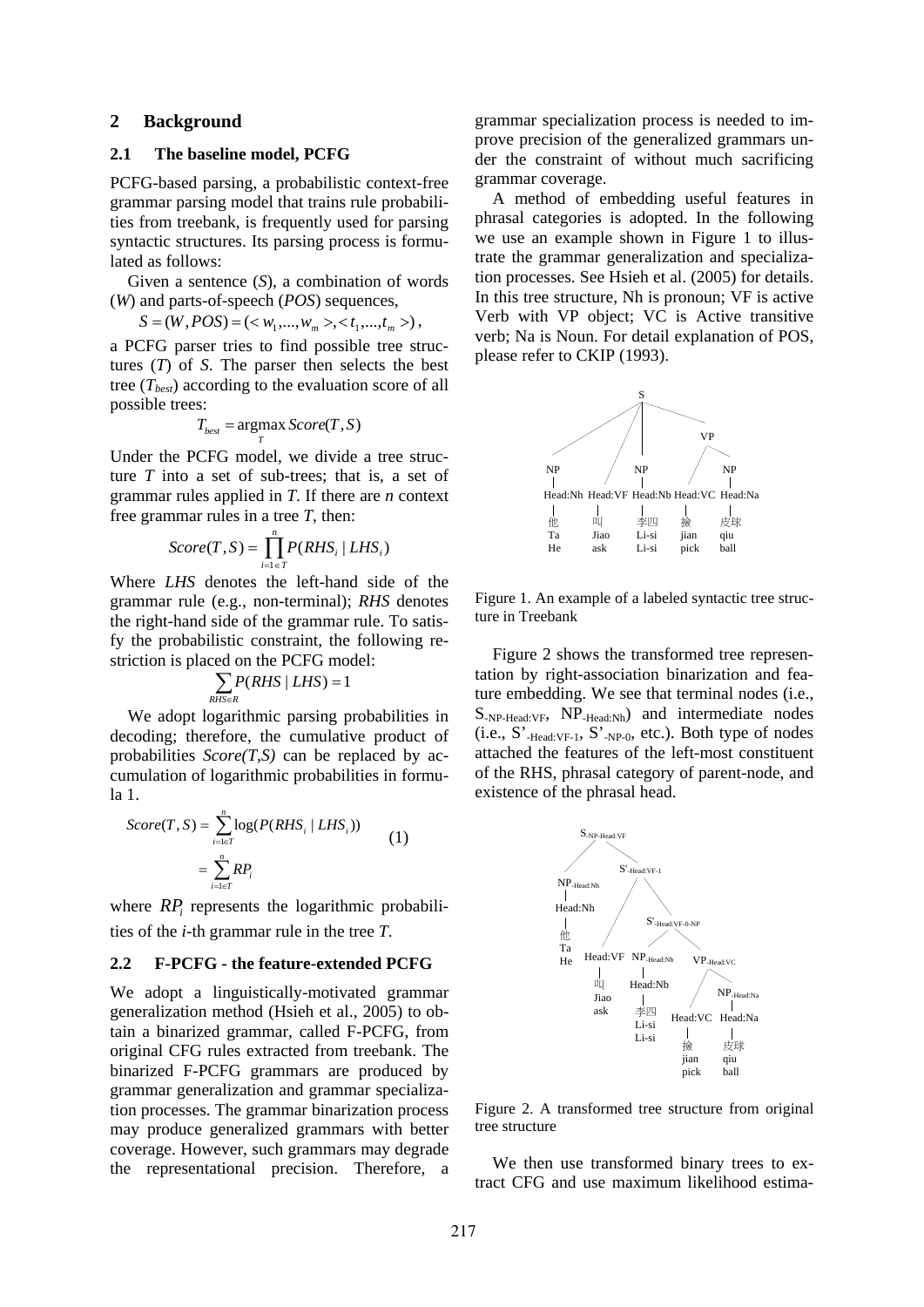tion to derive the rule probabilities from transformed Sinica Treebank (http://TreeBank.sinica.edu.tw).

# **3 Context-Dependent Probability Reestimation Model**

Many works try to improve rule probability estimation by using context-dependent probabilities in PCFG model, and show that rules with dependent context features perform better than PCFG alone (Ratnaparkhi, 1999; Charniak, 2000; Wang et al., 2006; Li et al., 2010). Charniak (2000) presented a maximum-entropy-inspired model to estimate probabilities in Markov grammar. The model uses a standard bottom-up best-first probabilistic chart parser to generate possible candidate parses in the first pass, and then evaluates the candidates with the proposed probabilistic model in the second pass. Therefore Charniak's method (2000) generates possible candidate parses first and then evaluates these candidates without early pruning. We adopt the maximum entropy method for structure evaluation, and integrate it into present PCFG model, called as CDM.

CDM integrates the original rule probabilities of PCFG and contextual probabilities as in the Formula 2:

$$
Score(T, S) = \sum_{i=l\in T}^{n} \lambda \times RP_i + (1 - \lambda) \times CDP_i , \qquad (2)
$$

where *CDP<sub>i</sub>* represents the logarithmic probabilityestimated according to the *i-th* rule and related lexical, grammatical and contextual features. We calculated *CDPi* by using the maximum-entropy toolkit (Zhang, 2004). The advantage of using the maximum entropy model is that it hasthe flexibility to adjust features. To set a proper ratio for the probabilities estimated by the joint  $RP_i$ and  $CDP_i$ , we use the parameter  $\lambda$  in Formula 2. We use Collins' (1999) smoothing method during the estimation of the probabilities.

# **3.1 Feature Design**

**Feature selection** is the most important step of any classifier and directly influences the parsing performance. Johnson (1998) observed that adding linguistic features (such as a parent node's category) improves accuracy of grammar rules; and Collins (1999) assessed the importance of head word and word bigram information in phrases. Sun and Jurafsky (2003) posited that the number of syllables in a word plays an important

role in Chinese syntax. Hence, we try to include useful features for parsing Chinese. Suppose we need to calculate *CDPi* based on the related features, while the *i-th* rule is applied for covering a span of words [L…R]*.* The used context and contextual features are as follows:

- **Lexical features** include word (*W*), partsof-speech (*C*) and word sense (*V*) features. Our word sense feature uses the E-HowNet (will be discussed in Section 4) sense definition.
- **Grammar features**, which provide relevant information used in applying grammar rules, include features of the phrasal category of the LHS (*LHS Category*), the constituents of the right-hand-side of rule (*RHS*), and the attached features of the LHS (*LHS Feature*) in our F-PCFG.
- **Context features** include span words and immediately neighboring lexical units.

Table 1 shows the details of the feature templates. After feature selection phase, we train a CDM model by the maximum entropy method and apply it to re-estimate structure evaluation score in every parsing stage.

| Feature template and description                                        |
|-------------------------------------------------------------------------|
| The word $L$ , $R$ information.                                         |
| $(LW_0, LC_0, LV_0, RW_0, RC_0, RV_0)$                                  |
| The LHS, RHS and features of each grammar rule.                         |
| (LHS Category, RHS, LHS Feature)                                        |
| The previous and next lexical unit of the word L,R                      |
| $(LW_{-l}, LC_{-l}, LW_{l}, LC_{l}, RW_{l}, RC_{-l}, RW_{l}, RC_{l})$   |
| The word bigram information of the RHS, including                       |
| word, parts-of-speech and word sense combination.                       |
| $(Rh s W1 \& Rh s W2, Rh s C1 \& Rh s C2, Rh s V1 \& Rh s V2$           |
| The combination of $L$ or $R$ with the previous lexical                 |
| unit, or with the next lexical unit.                                    |
| $(LW_{-1}\&LW_0, LC_{-1}\&LC_0, LW_0\&LW_1, LC_0\&LC_1,$                |
| $RW_0\&RW_1$ , $RC_0\&RC_1$ , $RW_{\perp}\&RW_0$ , $RC_{\perp}\&RC_0$ ) |
| The combination of $L$ and $R$ 's immediate neighboring                 |
| lexical units                                                           |
| $(LW_0 \&RW_0, LC_0 \& RC_0, LW_{\perp} \&RW_1, LC_{\perp} \& RC_1)$    |

Table 1. Feature templates for context-dependent estimation of partial tree structure while covering a span of words [L…R]

For instance, Figure 3 shows a partial parsing stage. We estimate the structure evaluation score  $P(S'_{\text{Head:VF+0+NP}} \mid \text{features as shown in Table 1})$ for the non-terminal S'<sub>-Head:VF+0+NP</sub> which covers a span of words [李四 Li-si ... 皮球 ball] by the maximal entropy model. Some examples of con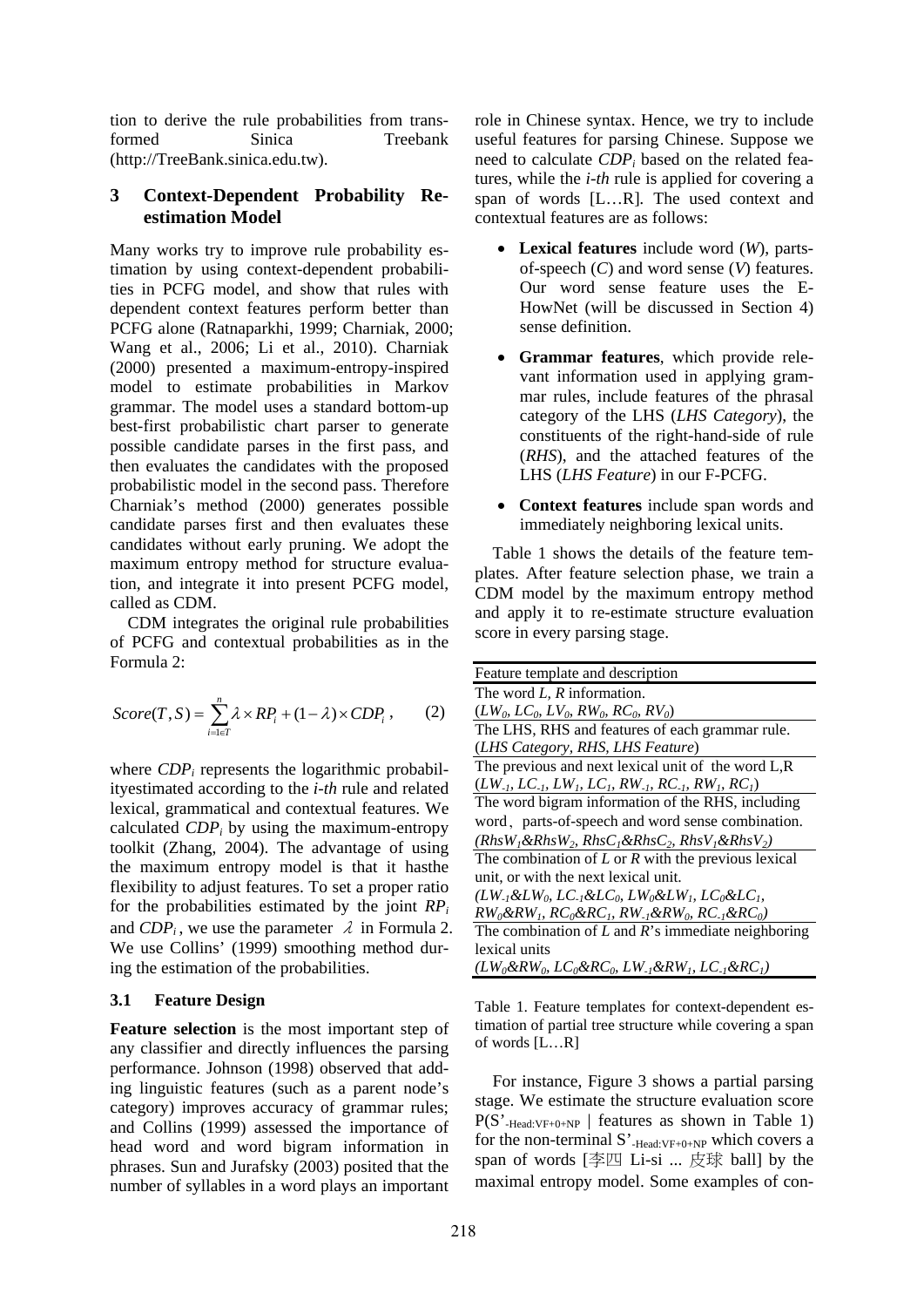textual features are " $LW_0 = \cancel{\pm} \mathbb{Z}$ ,  $RW_0 = \cancel{\pm} \mathbb{Z}$ ,  $LW_0$ *1=*叫*, LW1=*撿*, RW-1=*撿*, RW1=X, LW-1&LW0=* 叫*&*李四*, LW0&LW1=*李四*&*撿*, RW-1&RW0=*撿 *&*皮 球*, RW0&RW1=*皮 球 *&X, RhsW1=*李 四*,*   $Rh_sW_2 = \frac{1}{R\Re}$ ,  $Rh_sC_1 = Nb$ ,  $Rh_sC_2 = VC$ ,  $RHS = NP$ . *Head:Nb\_VP-Head:VC, …", etc.* Afterwards, we integrate and calculate the evaluation score by Formula 2.



Figure 3. A partial tree of a parsing stage covered from "李四 Li-si" to "皮球 ball".

#### **4 Experiments and Results**

In this section, we describe the experiment design, and then evaluate the proposed models based on Sinica Treebank. We also analyze the results, and compare them with the results derived by the open source Berkeley statistical parser on the same test set.

#### **4.1 Experimental Settings**

**Treebank:** We employ Sinica Treebank as our experimental corpus. It contains 61,087 syntactic tree structures and 361,834 words. The syntactic theory of Sinica Treebank is based on the Head-Driven Principle (Huang et al., 2000); that is, a sentence or phrase is composed of a phrasal head and its arguments or adjuncts. We divide the treebank into four parts: the training data (55,888 sentences), the development set (1,068 sentences), the test data T06 (867 sentences), and the test data T07 (689 sentences). The test datasets (T06, T07) were used in CoNLL06 and CoNLL07 dependent parsing evaluation individually. The main difference between Sinica Treebank data and CoNLL data is that the CoNLL is in dependency format.

**Word Sense**: With regard to semantic features, we use the head senses of words expressed in E-HowNet (http://ehownet.iis.sinica.edu.tw/) as words' sense types. For example, the E-HowNet definition of 車 輛  $(Na)$ , is {LandVehicle}

 $\overline{\text{ }}=$  :quantity={mass| $\mathbb{R}$ }, and its head sense is "LandVehicle|車". For detailed description about E-HowNet, readers may refer to Huang et al. (2008).

**Estimate Parsing Performance:** To evaluate a model, we compare the parsing results with the gold standard. Black et al. (1991) proposed a structural evaluation system is called PARSE-VAL. In all the experiments, we used the bracketed *f*-score (BF) as the parsing performance metric.

 $Bracketed F - score(BF) = \frac{BP * BR * 2}{BP + BR}$ 

Bracketed Precision (BP)

# bracket constituentsin parser's of testing data # bracket correct consitituents in parser's parse of testing data

Bracketed Recall  $(BR)$  =

# bracket constituents in treebank's of testing data # bracket correct consitituents in parser's parse of testing data

For training *CDP* in CDM model, we extract relevant features from each parse tree in training data, in accordance with features setting in Table 1. Zhang (2004) provides a maximum entropy toolkit (MaxEnt) to help us training. We use option "-i 30 –gis –c 0" in MaxEnt training parameter. The training scale is 407 outcomes, 2438366 parameters and 1593985 predicates.

#### **4.2 Results**

Figure 4 shows the parsing performances on the developing data for different values of the parameter  $\lambda$  in Formula 2. The appropriate setting  $(\lambda = 0.6)$  is learned and adopted for the future experiments.



Figure 4. BF scores for different values of  $\lambda$  on the development data set

The results in Table 2 show that the integrated a general PCFG model with a CDM can improve the parsing performance. Implementing the integrated CDM on the T06 and T07 test datasets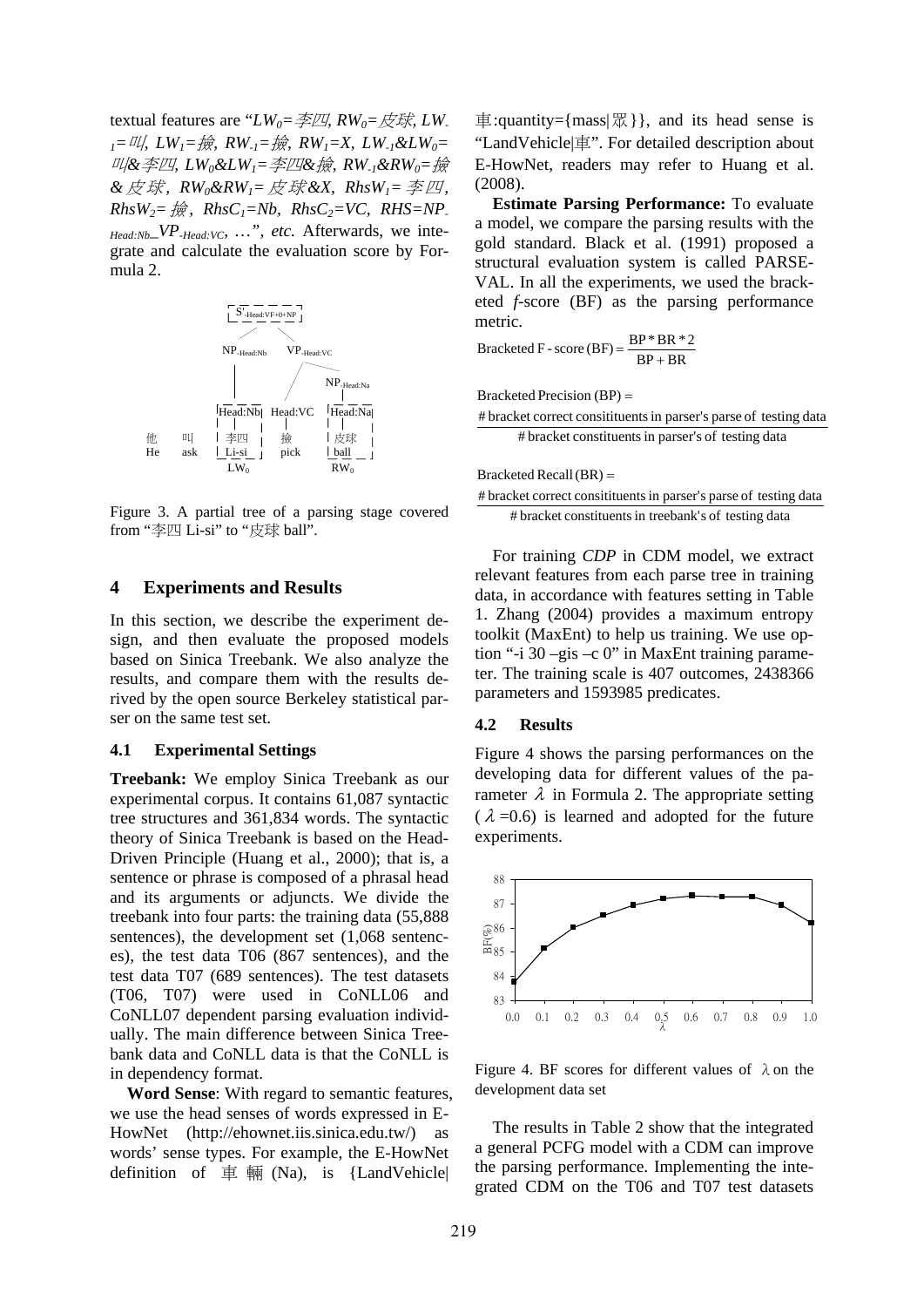indicted improved the parsing performance by 1.45% and 1.53% respectively. The purpose in this research is to incorporate the rich contextual features to assist the constituent parsing. Results in Table 2 prove our method to be useful. As shown in the bracketed *f*-scores, about 20% of the errors are reduced. For instance, the ambiguous structures like "((Nh Nc) Nc)" and "(Nh (Nc Nc))" can be better resolved by our CDM model, since it can provide rich contextual features as additional information to help the parser making more precise evaluation scores in resolving ambiguous structures.

| $BF-Score(%)$ | T06             | T07             |
|---------------|-----------------|-----------------|
| <b>PCFG</b>   | 87.40           | 81.93           |
| F-PCFG        | 88.56           | 83.96           |
| <b>CDM</b>    | $90.01 (+1.45)$ | $85.49 (+1.53)$ |

Table 2. The bracketed *f*-score of the integrated CDM.

# **4.3 Comparison with the Berkeley Chinese parser**

Berkeley parser<sup>1</sup> (Petrov et al., 2006) is used for comparison in our experiments because it appears to be the best PCFG parser for non-English languages. The parser has POS tagging and parsing functions; meanwhile, it takes word segmented data as input and outputs Penn Treebank style tree structures. We need to use prespecified gold standard POS tags in our experiment, we transform our test data to "Berkeley CoNLL format" with word and POS. In addition, we need to transform our training data from Sinica Treebank style to Penn Treebank style (see Table 3) for Berkeley parser training model.

| Tree style | Example                          |
|------------|----------------------------------|
| Sinica     | S(NP(Head:Nh:他們) Head:VC:散播      |
| Treebank   | NP(Head:Na:熱情))                  |
| Penn       | $($ (S (NP (Head:Nh (Nh 他們)))    |
| Treebank   | (Head: VC (VC 散播)) (NP (Head: Na |
|            | (Na 熱情)))))                      |

Table 3. Comparison of the Sinica and Penn Treebank styles

After re-training the Berkeley's parser with parameters, "*-treebank CHINESE –SMcycles 6 useGoldPOS*", a new model is obtained. We parse the test dataset based on the gold standard

http://code.google.com/p/berkeleyparser/

word segmentation and POS tags. Then, we transform to Sinica Treebank style from the parsing results and evaluate by the same parsing performance metric. In our experiment, Berkeley's parser has best performance in using training model with 2th split-merge iterations. The bracketed *f*-score results of T06 and T07 test datasets are 88.58% and 83.56% respectively. The results of Berkeley's parser are closed to F-PCFG model in Table 2. Either Berkely's parser or F-PCFG represents the ceiling results of a general method, and they both outperform the naïve PCFG model.

### **4.4 Experiments for Task4 of CLP2012**

Task 4 of CLP2012 includes two sub-tasks: sentence parsing and semantic role labeling task. For each sub-task, the testing data are complete Chinese sentence with gold standard word segmentation. Therefore, a pipeline process is needed to solve the POS tagging, syntactic parsing and semantic role assignment in our experiment. We adopt the context-rule tagger proposed by Tsai and Chen (2004) for the POS tagging. For syntactic parsing, we use the CDM parser with same training data in Section 4.1. For semantic role labeling, we follow You and Chen's (2004) method to assignment semantic role automatically. The detail parsing results of our systems on the test set can be found on the official evaluation report. Our system obtains acceptable results on both sentence parsing and semantic role labeling tasks.

| F <sub>1</sub> -Score | Micro-    | Macro-    |
|-----------------------|-----------|-----------|
|                       | Averaging | Averaging |
| Task $4-1$            | 0.7287    | 0.7448    |
| Task $4-2$            | 0.6034    | 0.6249    |

Table 4. Official scores of sentence parsing (task4-1) and semantic role labeling (task4-2).

Table 4 shows the F1-score results are reported by the official organizer of the 2012 CIPS-SIGHAN bakeoff task. The result of the first sub-task (Task4-1) is about 0.7448. The POS tagging accuracy directly influences the sentential structure. Therefore, F1-score will be improved with better POS tagging accuracy. On the other hand, the result of the semantic role labeling (Task 4-2) is about 0.6249. Semantic role labeling is processed after sentence parsing. Our labeling system is based on different decision features, such as head-argument/modifier pairs, special cases, sentence structures, etc. These statistical information are extracted from training

<sup>&</sup>lt;sup>1</sup> The version is "2009 1.1" and download from